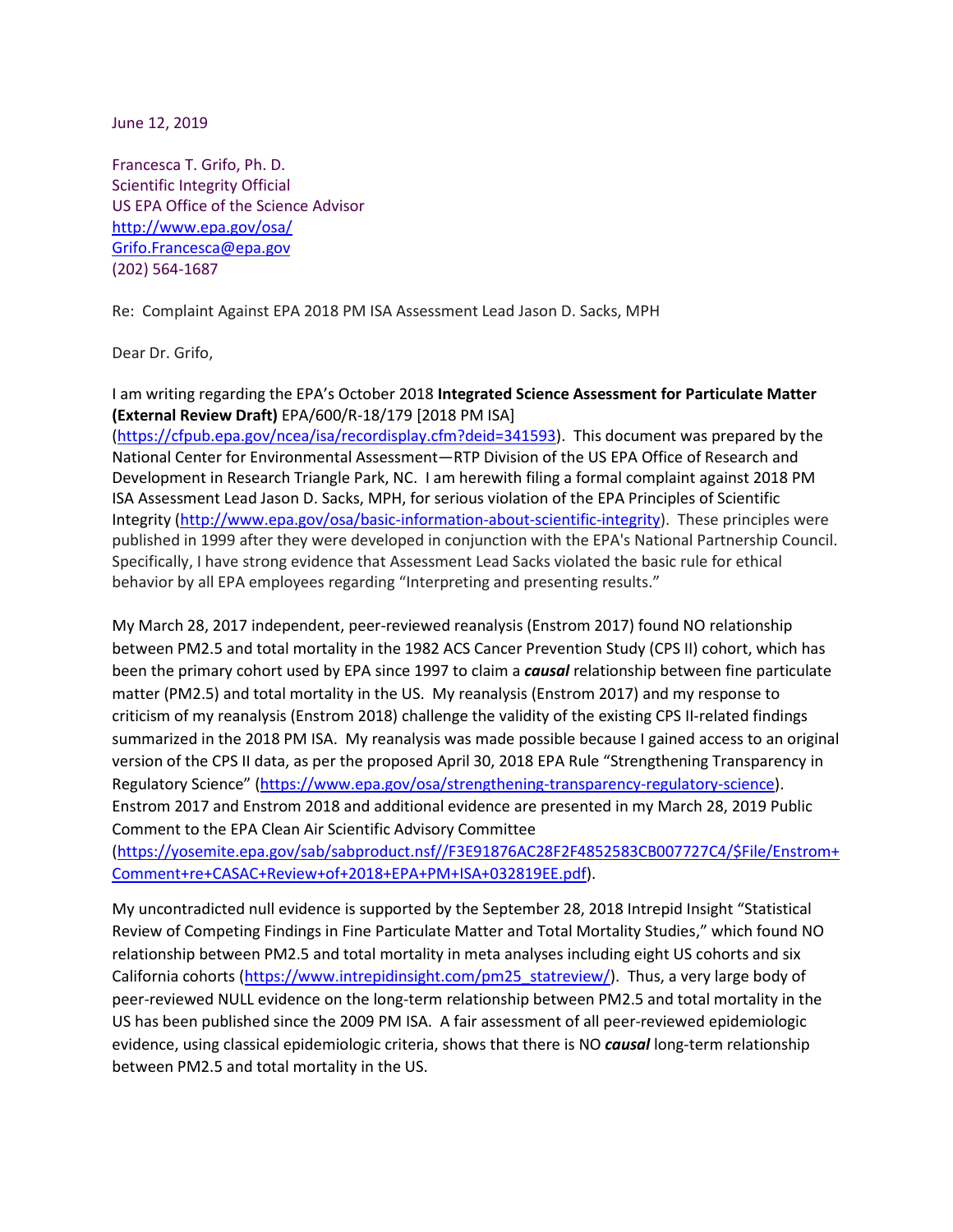Unfortunately, Enstrom 2017 and Enstrom 2018 have been essentially ignored in the 2018 EPA PM ISA and presentation and interpretation of the available published evidence is TOTALLY MISREPRESENTED in Section 11.2 'Long-Term PM2.5 Exposure and Total Mortality' (pages 11-57 to 11-99), particularly in Section 11.2.7 'Summary and Causality Determination' (pages 11-93 to 11-99). Key sentences from these two sections, which I understand were prepared by Assessment Lead Sacks are reprinted below. Shown in bold are the only two sentences about Enstrom 2017 and these two sentences grossly misrepresent the findings and significance of Enstrom 2017. Enstrom 2005, Enstrom 2006, Enstrom 2017, and Enstrom 2018 are entirely omitted from Table 11-5 'North American epidemiologic studies of long-term exposure to PM2.5 and mortality' and Enstrom 2017 is barely cited in Figure 11-17 'Associations between long-term exposure to PM2.5 and total (nonaccidental) mortality in the American Cancer Society (ACS) cohort.'

Finally, I can make a strong case that these bolded sentences in Section 11.2.7 'Summary and Causality Determination' are utterly false regarding US evidence: 'Recent extended analyses and reanalysis of these cohorts continues to support this relationship, demonstrating consistent positive associations for total (nonaccidental mortality),' 'Overall, recent epidemiologic studies build upon and further reaffirm the conclusions of the 2009 PM ISA for total mortality,' and 'Collectively, this body of evidence is sufficient to conclude that a causal relationship exists between long-term PM2.5 exposure and total mortality.' It is very important that these sentences be changed in the next version of the 2018 PM ISA.

I am willing to assist you in understanding all of the relevant details associated with my complaint. I request a speedy evaluation because the revision of the 2018 PM ISA is currently ongoing and Assessment Lead Sacks is actively involved in this revision.

Thank you very much for your consideration of my complaint,

Sincerely yours,

James E. Enstrom, PhD, MPH, FFACE UCLA and Scientific Integrity Institute <http://scientificintegrityinstitute.org/> [jenstrom@ucla.edu](mailto:jenstrom@ucla.edu) (310) 472-4274

cc: EPA CASAC Chair L. Anthony Cox, PhD [tcoxdenver@aol.com](mailto:tcoxdenver@aol.com) EPA SAB Chair Michael E. Honeycutt, PhD [michael.honeycutt@tceq.texas.gov](mailto:michael.honeycutt@tceq.texas.gov) EPA SAB Member S. Stanley Young, PhD [genetree@bellsouth.net](mailto:genetree@bellsouth.net) EPA SAB Member Richard L. Smith, PhD [rls@email.unc.edu](mailto:rls@email.unc.edu) EPA SAB Member Robert F. Phalen, PhD [rfphalen@uci.edu](mailto:rfphalen@uci.edu)